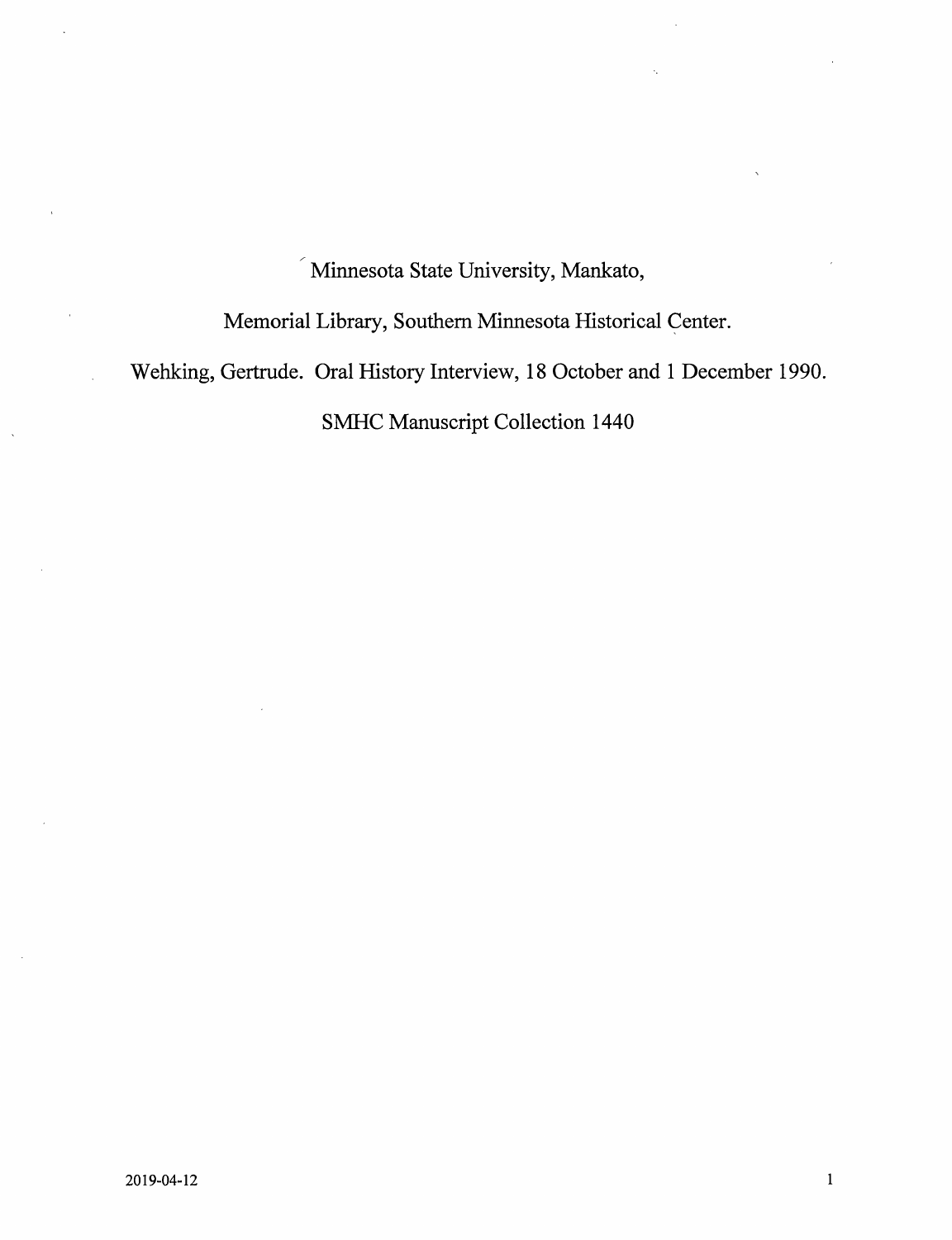Wehking, Gertrude, Oral History Interview, 18 October and 1 December 1990. SMHC Manuscript Collection 1440. 1 folder and 2 audiocassettes.

## ABSTRACT:

 $\Delta$ 

The Gertrude Wehking collection contains a transcript and two audiocassettes of an interview conducted between Wehking and John J. Hand during October and December 1990. In the interview, Wehking discussed her teaching and media specialist experiences while working at the elementary school in St. Francis, Minnesota from the early 1960s through 1988. Primarily, she discussed maintaining adequate staff and facilities for a continually growing school district, and the troubles that confronted students, teachers, and parents regarding the persistent needs for more money, classrooms, and educators.

This oral history interview was conducted as a requirement for the graduate level Educational Foundations course entitled History of Education in American Culture at Mankato State University in Mankato, Minnesota.

# RESTRICTIONS:

There are no restrictions on use of this collection for research purposes. The researcher assumes full responsibility for observing all copyright, property and libel laws as they apply.

# COLLECTION CITATION:

This collection should be cited as:

Wehking, Gertrude. Oral History Interview, 18 October and 1 December 1990. SMHC Manuscript Collection 1440, Southern Minnesota Historical Center, Memorial Library, Minnesota State University, Mankato.

## ACQUISITION:

Gertrude Wehking donated this collection in October 1990.

## PROCESSED BY:

Archival staff processed this collection. John J. Hand transcribed the interview in December 1990. Jeff A. Jenson developed the finding aid in September 2002.

# OCLC AND RLIN:

After checking the OCLC and RLIN national databases in September 2002, it has been determined that there are no similar manuscript collections about Gertrude Wehking available elsewhere.

## LCSH SUBJECT HEADINGS:

Wehking, Gertrude. Independent School District No. 15, St. Francis, Minnesota. Educational Changes—Minnesota. Teachers-Minnesota—Interviews. Oral History.